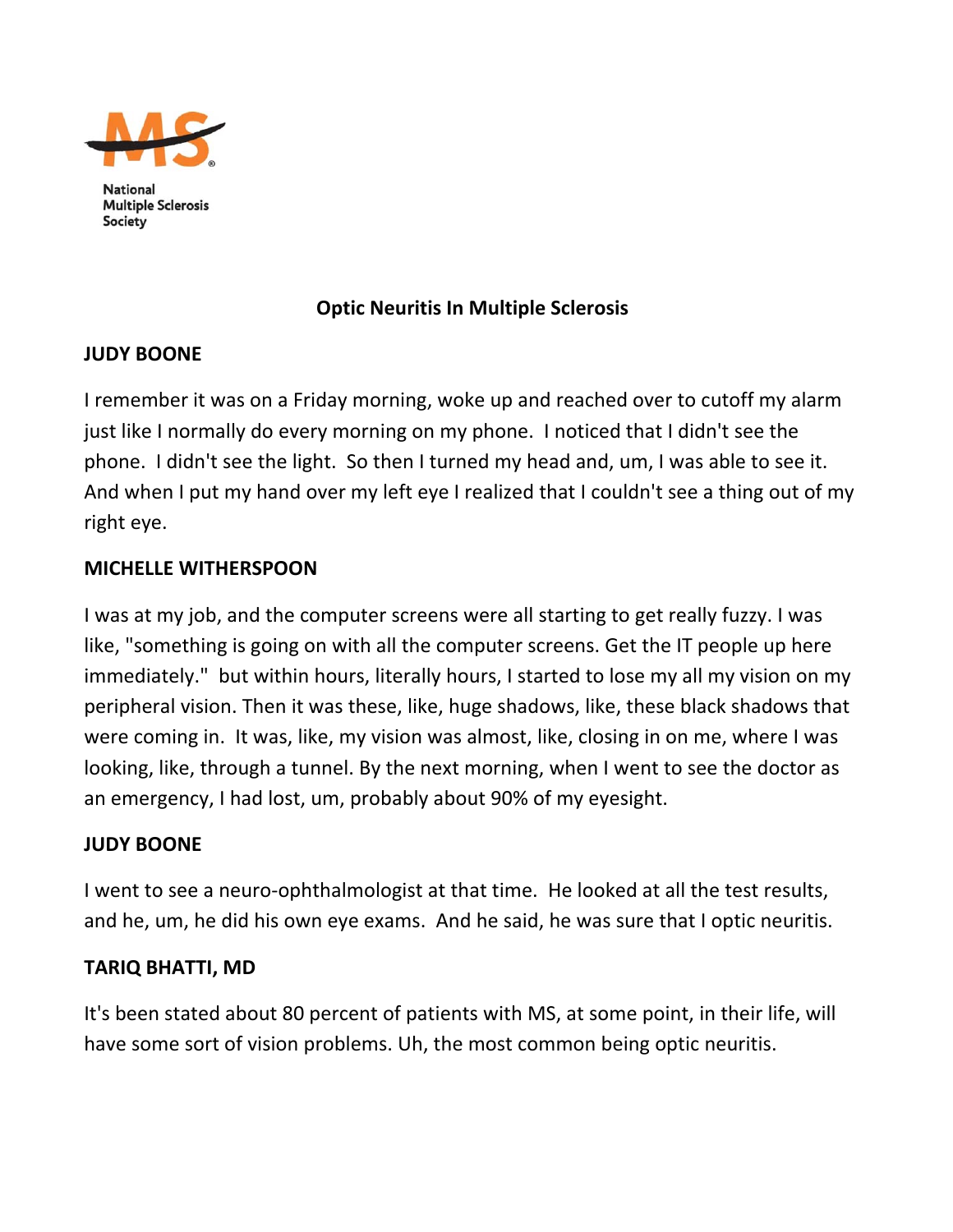The optic nerve is the brain and as a result, it's very often affected 20 percent of patients with MS, they will tell you that their first symptom of MS was actually optic neuritis. So, optic neuritis is defined as inflammation of the optic nerve patients with optic neuritis have pain when they move their eye and then they also notice a decrease in their vision. In particular, patients with optic neuritis usually lose their vision quite suddenly. And in some people, they'll complain of blurred vision. But a lot of patients will notice that colors are not as bright in that eye that has the optic neuritis versus the other eye.

What the ophthalmologist is gonna do is check the vision, look at the front of the eye with an instrument called the slit lamp and then dilate the pupils and look in the back of the eye. They will also may do some other testing as well, checking your peripheral vision, checking your color vision, uh, and also sometimes we'll do ultrasound, uh, uh, testing, called optical coherence tomography or OCT to get an idea of what the back of the eye looks like. So, the exam can be pretty, uh, extensive. And, uh, based on both the history, the examination, you can make the clinical diagnosis of optic neuritis.

## **JUDY BOONE**

My blindness in my right eye lasted about 2 weeks. Exactly one month later the same thing happened with my left side. I was told that I had it in that eye too. And it took a little bit longer for my vision to come back in the left eye. I would say a few months, um, even though it wasn't complete blindness in there, but almost complete blindness.

### **TARIQ BHATTI, MD**

If you've had a bout of optic neuritis in one eye, there is a chance it can occur in the, the same eye or in the fellow eye, meaning the opposite eye. It's very uncommon for patients with multiple sclerosis to have an involvement of both eyes simultaneously.

### **MICHELLE WITHERSPOON**

Most of the time I immediately lose my peripheral vision. Um, and then, it's, starts to close in, like a big fog. So I always immediately call the neurologist and get on some type of steroid. I've gone through a couple of different treatments for my vision. Um, obviously, the typical steroids. Um, they've prescribed eye patches or things you put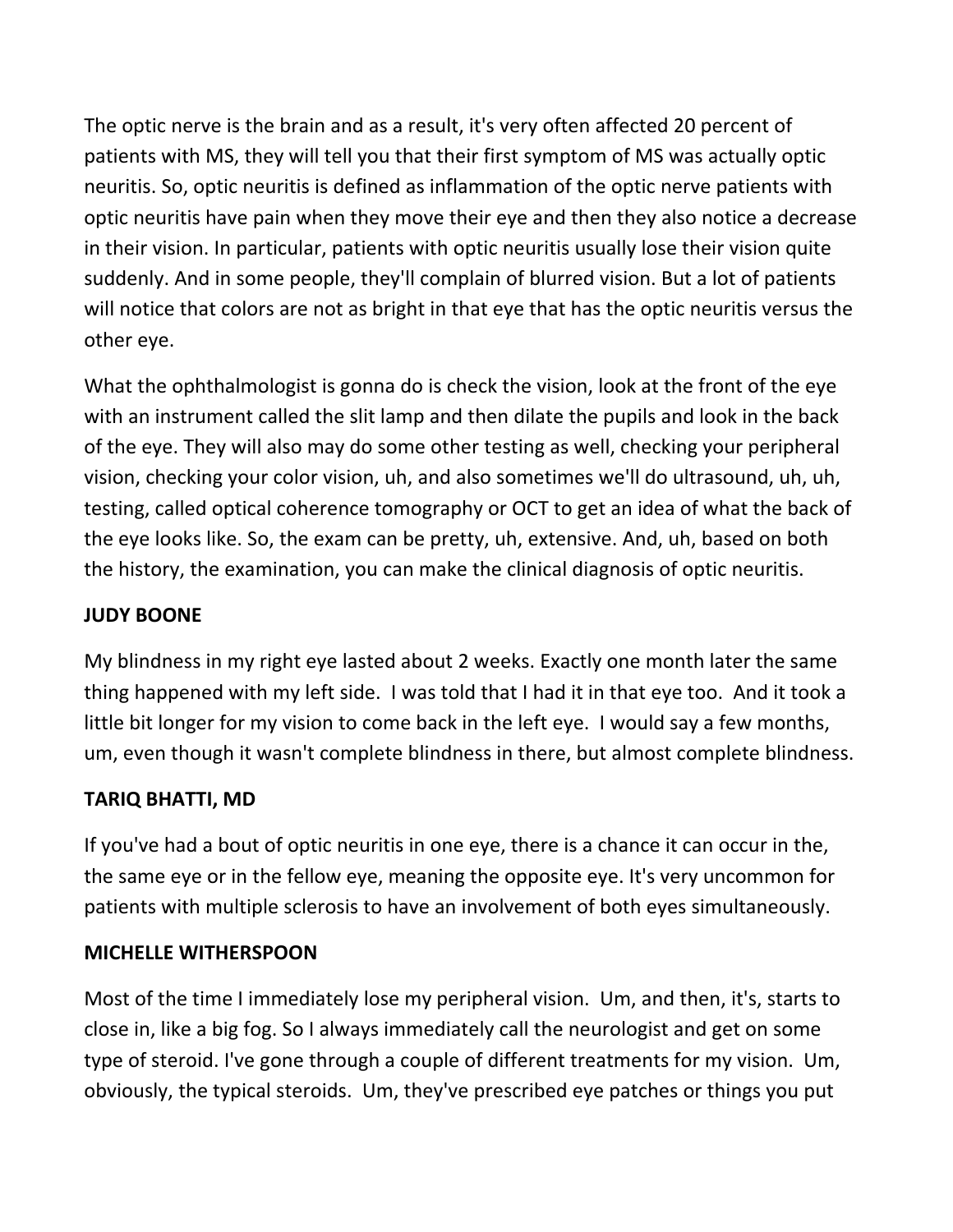over your eyes. I've chosen, for me, personally, not to do that. I'd just rather close my eyes and go to sleep, uh, and try to make it work.

### **TARIQ BHATTI, MD**

It can take several weeks to several months to sometimes even up to a year for their vision to resolve. For some people, who want to regain their vision back quickly, or they have significant vision loss, you can give them three days of, of intravenous steroids followed usually by an oral prednisone taper. In the optic neuritis treatment trial, the ONTT trial which looked at patients with optic neuritis and they were treated with, with either oral prednisone, iv steroids, which is basically prednisone in an IV form and placebo, what we found was that those patients who received the low dose of oral prednisone their risk of having another bout of optic neuritis was doubled. The bottom line is that most patients who have optic neuritis will recover vision very well. And if you want your vision to recover quicker, you take steroids but that doesn't mean that your vision is gonna be any better if you receive steroids versus nothing.

#### **MICHELLE WITHERSPOON**

Every time my, um, eyesight has been impacted, I lose a little bit of vision each time. The last time I've lost more than regular. That's the scariest thing, because you think about what, what will it be in 20 years? You know, what will my vision look like? Will I still have it? As you get older, your eyes just go through other changes anyway, right? So we always are testing. "Is there something going on with my, my optic nerve or is there something else going on in my eyes?"

Losing your eyesight, I think, out of all the symptoms I've had with MS, has been the most emotional thing I've had to deal with. And I think it's because it impacts so many other areas of my life. Losing my eyesight impacts my ability to work.

### **TARIQ BHATTI, MD**

Only three percent of patients ended up legally blind from their bout of optic neuritis. But unfortunately, for those who end up with poor vision, that's very challenging and we, people have tried a whole host of medications. So when you have a person who is, who has lost their vision from optic neuritis after many, many years, we usually send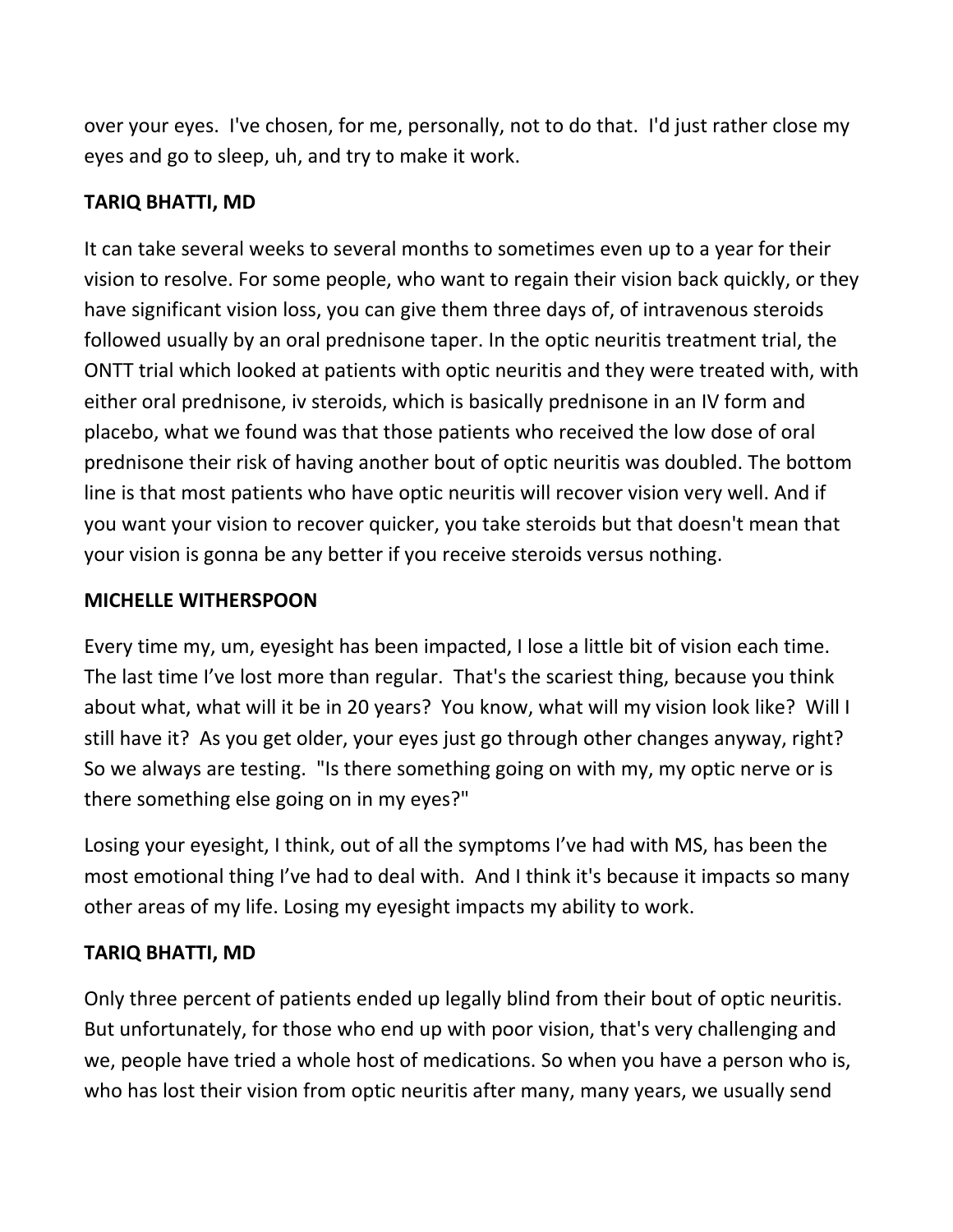them to our low vision specialists. And optometrists or ophthalmologists and what they usually do is work with the patient in terms of finding either magnifiers or they use close circuit TVs. I mean, there's a lot of new technology out there now with the IPAD and, and other digital, uh, devices that can actually improve the person's quality of life by allowing them to be able to read or do many of the daily activities.

For those who have lost their vision in both eyes, then really a low vision specialist is, is the person to see, to see if they can improve your vision and, uh, they improve your vision in terms of magnifying your vision

One thing that patients may experience after they recover from a bout of optic neuritis is that if they take a hot shower or if they exercise, they'll notice a transient blurring of the vision and that's actually called Uhthoff's Phenomenon where after you've recovered from a bout of optic neuritis, when your body temperature goes up, there's a decrease in conduction of the signal from your eye to your brain and as a result, you get a transient blurring of your vision.

### **JUDY BOONE**

If I get too hot, uh, my vision gets really blurry. Um, sometimes I have a lot of eye pain, if I get really tired. If I get stressed, my vision gets blurry. I feel like a film is over my eyes. And since I work in front of a computer all day, I have to, um, take, you know, breaks. Usually if I just take a break, um, from whatever is going on, if I just lay down or just sit down and rest, get cool, um, normally my, you know, the blurriness and eye pain it will go away.

### **TARIQ BHATTI, MD**

In my experience, some patients get very, uh, nervous, uh, and get concerned that they're having another bout of optic neuritis but once the patient cools off, they come out of the shower or if they stop exercising, they drink some cold water, the vision does return back to normal. You don't have, there's no permanent damage done and it's a phenomenon that may be recurrent, that may occur for many years down the road, but again, it's a benign condition.

### **JUDY BOONE**